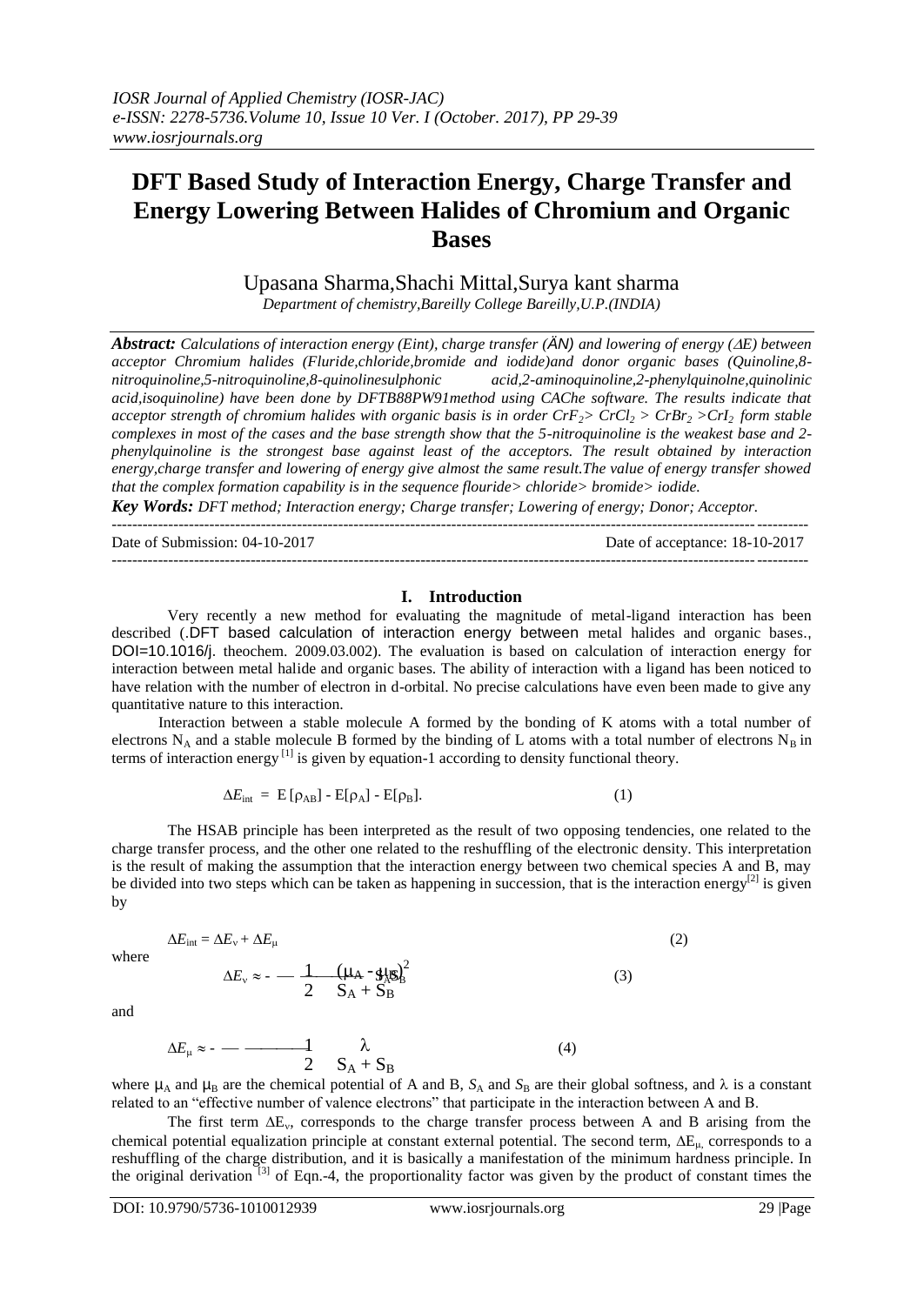square of the total number of the electrons  $(N_A+N_B)$ . However, using the hardness functional and the properties of the hardness and softness kernels, it was shown  $[4]$  that the correct proportionality factor is given by the product of a constant times the square of an "effective number of valence electron". Thus in equation-4, we have replaced this product by another constant  $\lambda$ .

Analysis of the equation-3 indicates that for a given value of  $S_A$  the larger the value of  $S_B$  the better, while equation-4 indicates that for the same value of  $S_A$ , the smaller the value of  $S_B$  the better. Since the total energy is given by the summation of these two terms, it seems that the best situation corresponds to the average between the two extreme situations, that is  $S_A \sim S_B$ , which is precisely the global HSAB principle. A similar analysis, based on the two opposing tendencies was first given by Chattaraj et al <sup>[5]</sup>. If two values are equal the best interaction is shown between them. This observation is in conformity with the observation of Chattaraj<sup>[5, 11]</sup>. The application of this concept has recently been made to metal-ligand interaction by Singh<sup>[24]</sup> in respect of non transition metal and organic bases.

The application of the concept has been extended to organic chemistry by Pearson [6]. We in this paper present the application of interaction energy to metal ligand interaction chemistry.

### **II. Material And Method**

The study materials of this paper are Four metal halides listed in Table-1 have been used as Lewis acids (A) and 8 derivatives of quinoline as Lewis bases(B) listed in Table-2, which have been used as a donor molecule. The structures of all the above compounds have been drawn and their geometries have been optimized with the help of Cache software by DFT method using the basis DZVP. The essential values of chemical potential, softness, numbers of electron, and lambda have been obtained by solving the equation described below.

The method of evaluation has been developed within the framework of density functional theory  $[7-12]$ and is based on hard and soft acids and bases principle of Pearson. The basis for the focus on electronegativity  $^{[13-14]}$  and hardness  $^{[15-16]}$  is provided by density functional theory (DFT), which guarantees that the ground state energy of many electron systems is a unique function of its density. For the change from one ground state to another of an electronic system, the change of electronic energy  $E(\rho)$  is given by the formula [17].

$$
dE(\rho) = \mu \, dN + \int \rho(r) \, dv(r) \, dr \tag{5}
$$

where  $v(r)$  is the external electronic potential an electron at "r" experiences due to the nuclei, N is the number of electrons, and  $\mu$  the chemical potential is defined as  $^{[18]}$ 

$$
\mu = (\delta E / \delta N) v_{(r)} \tag{6}
$$

and the electron density  $\rho_{(r)}$  is defined as  $^{[19]}$ 

$$
\rho_{(r)} = [(\delta E / \delta v(r)]_N \tag{7}
$$

Parr et al <sup>[18]</sup> have shown that the electronegativity of any chemical species is equal to the negative value of chemical potential indeed it follows rigorously  $[20]$  that

$$
\chi = -\mu = (I + A)/2 \tag{8}
$$

where I and A are ionization potential and electron affinity of atomic or molecular system. Eqn- 8 may be written as:

$$
A = 2\chi - I \tag{9}
$$

Density functional theory provides a quantum mechanical justification for electronegativity. A concept use intuitively for a long time and validates Sanderson's postulates [21] that when two and more atoms combine to form a molecule, their electronegativity gets equalized and unique electronegativity exists everywhere in a molecule. [22]

According to Koopman's theorem the I and A are simply the eigen value of HOMO and LUMO respectively with change in sign  $^{[23]}$ . Therefore, from equation-9 we get

$$
A = -(εHOMO + εLUMO) – I
$$
 (10)

The chemical potential itself depend on N and v i.e.  $\mu = \mu(N, v)$ . Parr and Pearson <sup>[23]</sup> have defined hardness with respect to N as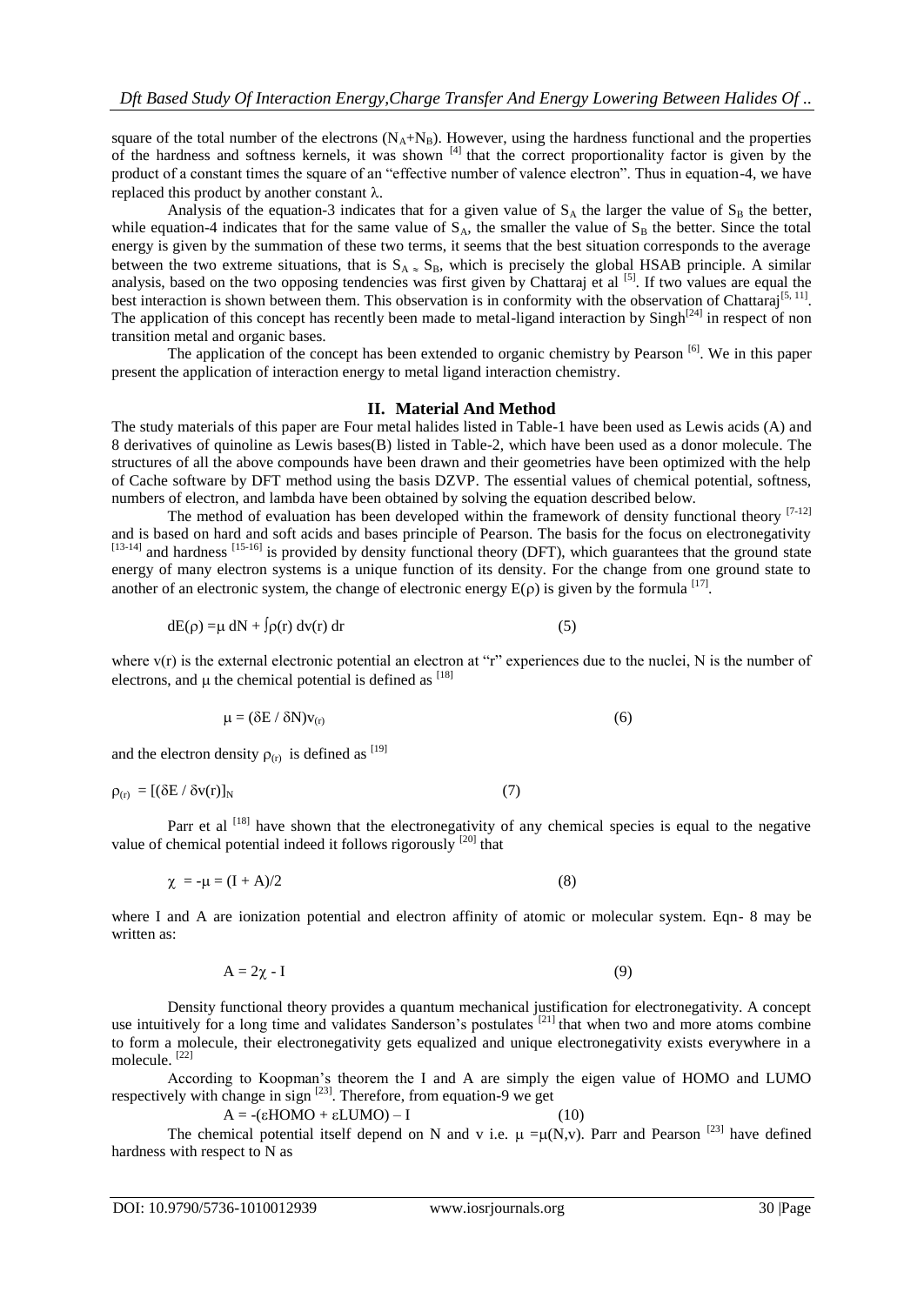| $\eta = \frac{1}{2}$ . $(\delta \mu / \delta N)_{v(r)}$            |      |
|--------------------------------------------------------------------|------|
| $=$ 1/2. ( $\delta^2$ E/ $\delta$ N <sup>2</sup> ) <sub>y(r)</sub> |      |
| $= (I - A)/2$                                                      | (11) |

|  |  | Table-1: A series of chromium halides as a Lewis Acids (A) |
|--|--|------------------------------------------------------------|
|  |  |                                                            |

| Table-1, A scries of chromium nanues as a Lewis Actus (A)<br>S. No. | Lewis Acids (A)   |  |  |  |  |  |
|---------------------------------------------------------------------|-------------------|--|--|--|--|--|
|                                                                     | CrF2              |  |  |  |  |  |
|                                                                     | CrCl <sub>2</sub> |  |  |  |  |  |
|                                                                     | CrBr2             |  |  |  |  |  |
|                                                                     | CrI2              |  |  |  |  |  |

**Table-2: A series of eight quinoline derivatives as Lewis bases (:B)**

| S. No.         | Lewis bases (:B)          | <b>Structure</b>                  |
|----------------|---------------------------|-----------------------------------|
| $\,1$          | Quinoline                 |                                   |
| $\sqrt{2}$     | 8-Nitroquinoline          | N<br>NO <sub>2</sub>              |
| $\mathfrak{Z}$ | 5-Nitroquinoline          | NO <sub>2</sub><br>$\overline{N}$ |
| $\overline{4}$ | 8-Quinolinesulphonic acid | SO <sub>3</sub> H                 |
| $\sqrt{5}$     | 2-Aminoquinoline          | NH <sub>2</sub><br>N              |
| $\sqrt{6}$     | 2-Phenylquinoline         | $\mathrm{C_6H_5}$<br>Ν            |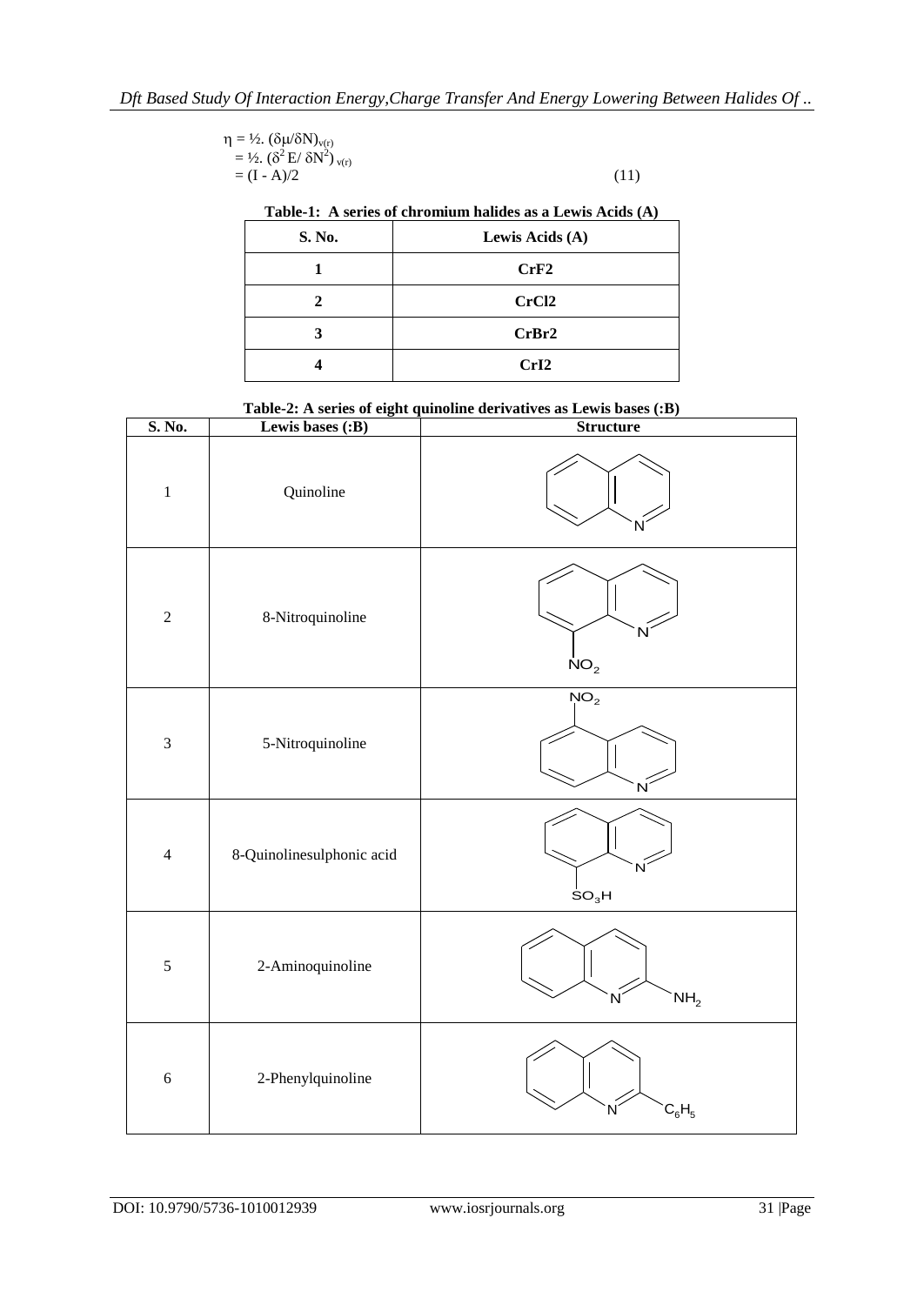| S. No.  | Lewis bases (:B) | <b>Structure</b> |
|---------|------------------|------------------|
| $\tau$  | Quinolinic acid  | COOH<br>COOH     |
| $\,8\,$ | Isoquinoline     |                  |

# **III. Result And Discussion:**

# **Donor Acceptor Interaction:**

The donor acceptor interaction between 4 donor molecules listed in Table-1 and 8 acceptor molecules listed in Table-2 has been studied in terms of metal ligand interaction energy ( $E_{int}$ ) In total there are 32 (8x4) interactions. The interaction energy of disubstituted donors and chromium halides are presented in Tables 3 to 6

 A reference to TABLE 3-6 where the interaction energy between organic bases-B and metal halides-A are presented very clearly indicates that the order of stable complex formation with acceptor molecules is different with all the halides of chromium; chromium fluoride and chromium chloride form least stable complexes with the organic base 2-Phenylquinoline; chromium bromide and chromium iodide form least stable complexes with the organic base 8-Nitroquinoline. Formation of most stable complexes of halides of chromium with organic bases is entirely different viz. CrF<sub>2</sub> forms most stable complex with 8-Nitroquinoline, CrCl<sub>2</sub> with Quinoline,  $CrBr<sub>2</sub>$  and  $CrI<sub>2</sub>$  with 8-Quinolinesulphonic acid. Order of formation of stable complexes of chromium halides with organic bases is as follows-

$$
CrF_2 > CrCl_2 > CrBr_2 > CrI_2
$$

in most of the cases. The acceptor strength of different metal halides is in the following order:  $CrF_2 > CrI_2$  $>CrCl_2 > CrBr_2$ 

Values of HOMO energy, LUMO energy, ionization potential, electron affinity, absolute hardness and global softness potential of acceptor molecules (metal halides) are given in the TABLE 7. Metal halides in decreasing order of electronegativity are arranged as below- $CrF_2 > CrI_2 > CrBr_2$ 

 This provides the different order of acceptor molecules as predicted by the TABLES 3-6 as higher will be the value of electronegativity; the greater will be the acceptor strength.

| Table-5. This faction of acceptor inolecule $C_1$ $P_2$ (A) with organic bases (D) |           |          |             |        |             |           |           |
|------------------------------------------------------------------------------------|-----------|----------|-------------|--------|-------------|-----------|-----------|
| Compound                                                                           | $\mu_B$   | $S_B$    | $N_{\rm B}$ | λ      | ${\bf E_v}$ | $E_{\mu}$ | $E_{int}$ |
| Ouinoline                                                                          | $-4.158$  | 0.581    | 48          | 46.240 | $-20.295$   | 78.390    | 58.095    |
| 8-Nitroquinoline                                                                   | $-10.816$ | $-0.405$ | 64          | 70.560 | 18.335      | 27.553    | 45.888    |
| 5-Nitroquinoline                                                                   | $-11.647$ | $-1.012$ | 64          | 70.560 | 35.740      | 18.693    | 54.433    |
| 8-Quinolinesulphonic acid                                                          | $-4.695$  | 0.606    | 72          | 84.640 | $-28.584$   | 156.976   | 128.392   |
| 2-Aminoquinoline                                                                   | $-3.497$  | 0.656    | 54          | 54.760 | $-23.015$   | 124.867   | 101.852   |
| 2-Phenylquinoline                                                                  | $-4.099$  | 0.657    | 76          | 92.160 | $-30.307$   | 211.188   | 180.880   |
| Quinolinic acid                                                                    | $-11.197$ | $-1.040$ | 62          | 67.240 | 33.602      | 17.555    | 51.156    |
| Isoquinoline                                                                       | $-4.121$  | 0.590    | 48          | 46.240 | $-20.939$   | 80.879    | 59.940    |

**Table-3: Interaction of acceptor molecule CrF<sup>2</sup> (A) with organic bases(B)**

| Values of $\mu_A$ , $S_A$ and $N_A$ for acceptor molecule CrF <sub>2</sub> (A) |          |  |  |  |  |
|--------------------------------------------------------------------------------|----------|--|--|--|--|
|                                                                                |          |  |  |  |  |
| 0 694                                                                          | $-0.876$ |  |  |  |  |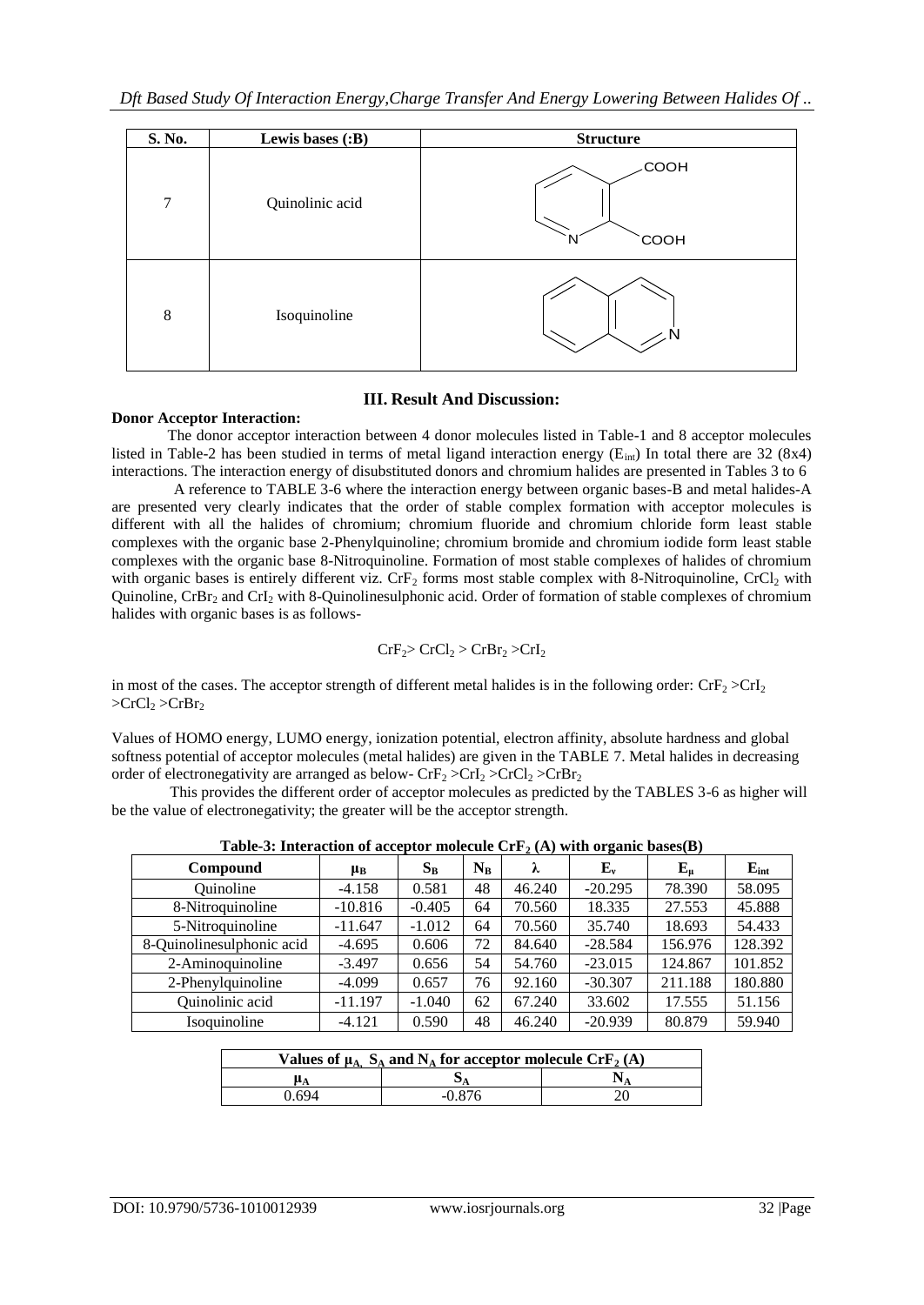| Table $\pi$ , micraelion of acceptor molecule $C_1 C_1 / (11)$ with organic babes( $D$ )<br>Compound | $\mu_B$   | $S_{B}$  | $N_{B}$ | λ      | $\mathbf{E}_{\mathbf{v}}$ | $E_{\mu}$ | $E_{int}$ |
|------------------------------------------------------------------------------------------------------|-----------|----------|---------|--------|---------------------------|-----------|-----------|
| <b>Ouinoline</b>                                                                                     | $-4.158$  | 0.581    | 48      | 46.240 | $-21.917$                 | 43.692    | 21.775    |
| 8-Nitroquinoline                                                                                     | $-10.816$ | $-0.405$ | 64      | 70.560 | 23.756                    | 23.292    | 47.048    |
| 5-Nitroquinoline                                                                                     | $-11.647$ | $-1.012$ | 64      | 70.560 | 48.138                    | 16.630    | 64.767    |
| 8-Quinolinesulphonic acid                                                                            | $-4.695$  | 0.606    | 72      | 84.640 | $-28.518$                 | 83.999    | 55.481    |
| 2-Aminoquinoline                                                                                     | $-3.497$  | 0.656    | 54      | 54.760 | $-22.883$                 | 60.376    | 37.493    |
| 2-Phenylquinoline                                                                                    | $-4.099$  | 0.657    | 76      | 92.160 | $-28.455$                 | 101.853   | 73.399    |
| Quinolinic acid                                                                                      | $-11.197$ | $-1.040$ | 62      | 67.240 | 45.623                    | 15.642    | 61.264    |
| Isoquinoline                                                                                         | $-4.121$  | 0.590    | 48      | 46.240 | $-22.366$                 | 44.455    | 22.089    |

**Table-4: Interaction of acceptor molecule CrCl<sup>2</sup> (A) with organic bases(B)**

| Values of $\mu_A$ , $S_A$ and $N_A$ for acceptor molecule CrCl <sub>2</sub> (A) |          |  |  |  |  |
|---------------------------------------------------------------------------------|----------|--|--|--|--|
| $\mu_A$                                                                         |          |  |  |  |  |
| i 841                                                                           | $-1.110$ |  |  |  |  |

μA=Chemical potential of molecule A, μB=Chemical potential of molecule B,  $S_A$ =Global Softness of molecule A,  $S_B$ =Global Softness of molecule B, N<sub>A</sub> = total number of electrons in molecule A, N<sub>B</sub> = total number of electrons in molecule B,  $\lambda = (N_A + N_B)^2 / 100$ ,  $E_{\mu}$  Energy corresponds to a reshuffling of the charge distribution,  $E_v$ = Energy corresponds to the charge transfer process,  $E_{int}$ = Interaction energy

**Table-5: Interaction of acceptor molecule CrBr<sup>2</sup> (A) with organic bases(B)**

| Compound                  | $\mu_{\rm B}$ | $S_{B}$  | $N_{B}$ | λ      | $\mathbf{E}_{\mathbf{v}}$ | $\mathbf{E}_{\mathbf{u}}$ | $E_{int}$  |
|---------------------------|---------------|----------|---------|--------|---------------------------|---------------------------|------------|
| Quinoline                 | $-4.158$      | 0.581    | 48      | 46.240 | 28.381                    | $-140.043$                | $-111.662$ |
| 8-Nitroquinoline          | $-10.816$     | $-0.405$ | 64      | 70.560 | 17.032                    | 43.003                    | 60.035     |
| 5-Nitroquinoline          | $-11.647$     | $-1.012$ | 64      | 70.560 | 27.725                    | 24.719                    | 52.444     |
| 8-Quinolinesulphonic acid | $-4.695$      | 0.606    | 72      | 84.640 | 30.295                    | $-222.230$                | $-191.936$ |
| 2-Aminoquinoline          | $-3.497$      | 0.656    | 54      | 54.760 | 17.575                    | $-113.725$                | $-96.151$  |
| 2-Phenylquinoline         | $-4.099$      | 0.657    | 76      | 92.160 | 21.522                    | $-190.543$                | $-169.022$ |
| Quinolinic acid           | $-11.197$     | $-1.040$ | 62      | 67.240 | 26.142                    | 23.104                    | 49.247     |
| Isoquinoline              | $-4.121$      | 0.590    | 48      | 46.240 | 26.995                    | $-132.745$                | $-105.750$ |

| Values of $\mu_A$ , $S_A$ and $N_A$ for acceptor molecule CrBr <sub>2</sub> (A) |          |  |  |  |  |
|---------------------------------------------------------------------------------|----------|--|--|--|--|
| $\mu_A$                                                                         |          |  |  |  |  |
| 2.073                                                                           | $-0.416$ |  |  |  |  |
|                                                                                 |          |  |  |  |  |

# **Table-6: Interaction of acceptor molecule CrI<sup>2</sup> (A) with organic bases(B)**

| Compound                  | $\mu_B$   | $S_{B}$  | $N_{B}$ | λ      | $\mathbf{E}_{\mathbf{v}}$ | ${\bf E}_{\bf u}$ | $E_{int}$  |
|---------------------------|-----------|----------|---------|--------|---------------------------|-------------------|------------|
| Quinoline                 | $-4.158$  | 0.581    | 48      | 46.240 | 16.299                    | $-127.933$        | $-111.634$ |
| 8-Nitroquinoline          | $-10.816$ | $-0.405$ | 64      | 70.560 | 13.755                    | 43.838            | 57.593     |
| 5-Nitroquinoline          | $-11.647$ | $-1.012$ | 64      | 70.560 | 22.483                    | 24.992            | 47.475     |
| 8-Quinolinesulphonic acid | $-4.695$  | 0.606    | 72      | 84.640 | 18.270                    | $-205.376$        | $-187.107$ |
| 2-Aminoquinoline          | $-3.497$  | 0.656    | 54      | 54.760 | 9.798                     | $-106.793$        | $-96.995$  |
| 2-Phenylquinoline         | $-4.099$  | 0.657    | 76      | 92.160 | 12.651                    | $-178.978$        | $-166.327$ |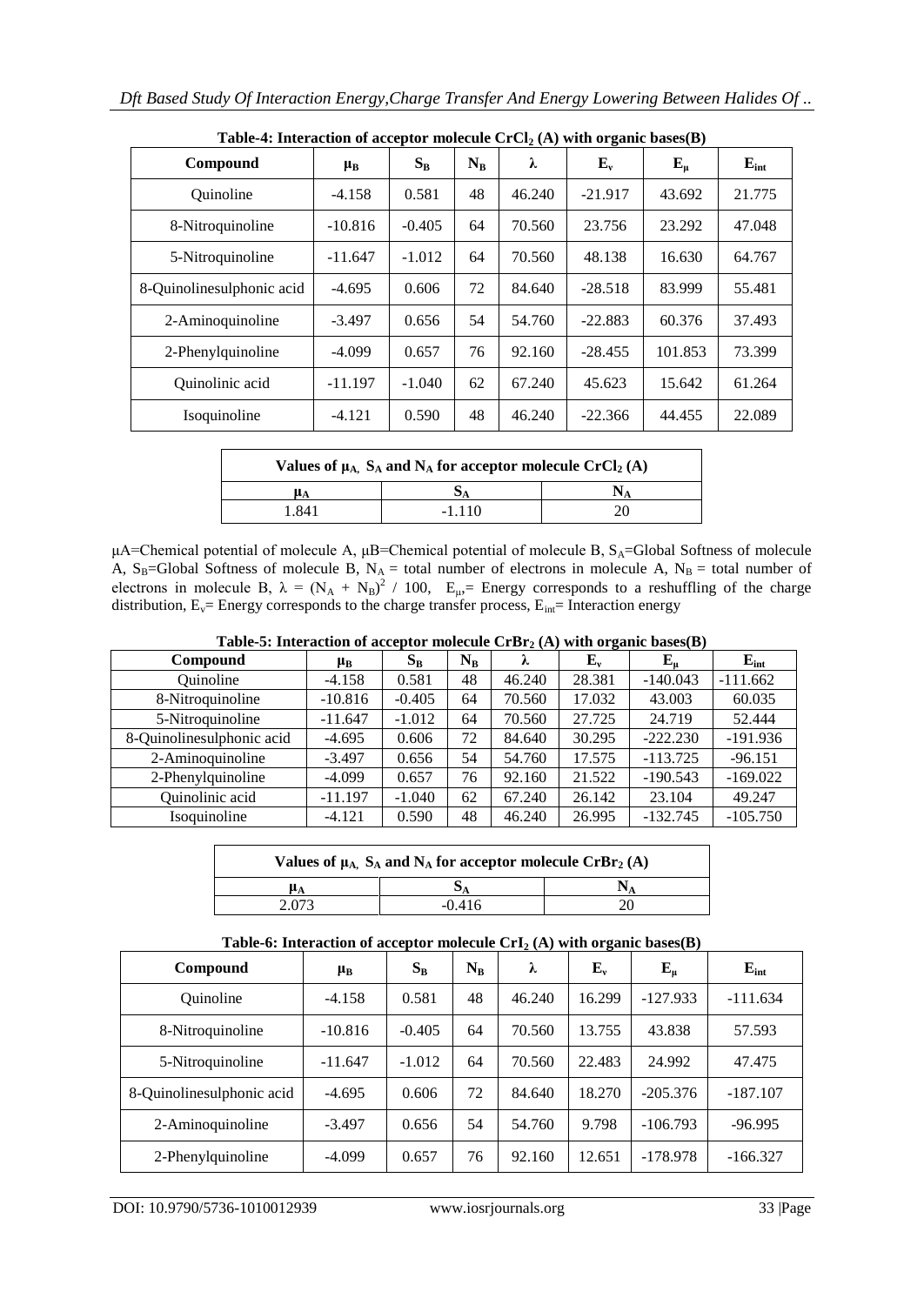| Quinolinic acid | $-11.197$ | $-1.040$ | 62 | 67.240 | 21.058 | 23.355     | 44.413     |
|-----------------|-----------|----------|----|--------|--------|------------|------------|
| Isoquinoline    | $-4.121$  | 0.590    | 48 | 46.240 | 15.528 | $-121.815$ | $-106.286$ |

| Values of $\mu_A$ , $S_A$ and $N_A$ for acceptor molecule CrI <sub>2</sub> (A) |          |  |  |  |  |
|--------------------------------------------------------------------------------|----------|--|--|--|--|
| $\mu_A$                                                                        |          |  |  |  |  |
| 0.878                                                                          | $-0.400$ |  |  |  |  |

μA=Chemical potential of molecule A, μB=Chemical potential of molecule B,  $S_A$ =Global Softness of molecule A,  $S_B$ =Global Softness of molecule B, N<sub>A</sub> = total number of electrons in molecule A, N<sub>B</sub> = total number of electrons in molecule B,  $\lambda = (N_A + N_B)^2 / 100$ ,  $E_{\mu}$  Energy corresponds to a reshuffling of the charge distribution,  $E_v$ = Energy corresponds to the charge transfer process,  $E_{int}$ = Interaction energy

**Table-7: Values of HOMO Energy, LUMO Energy, Chemical Potential, Ionization Potemtial, Electron Affinity, Absolute Hardness and Global Softness Potential of acceptor molecules**

| Metal Halide     | Energy (eV)<br>HOMO | Energy (eV)<br><b>LUMO</b> | Chemical<br>Potential | Electron-<br>egativity | Ionization<br>Potential | Electron<br>Affinity | Hardness<br>Absolute | Softness<br>Global |
|------------------|---------------------|----------------------------|-----------------------|------------------------|-------------------------|----------------------|----------------------|--------------------|
| $\mathbf{CrF}_2$ | 1.836               | $-0.448$                   | 0.694                 | $-0.694$               | $-1.836$                | 0.448                | $-1.142$             | $-0.876$           |
| CrC12            | 2.742               | 0.94                       | 1.841                 | $-1.841$               | $-2.742$                | $-0.940$             | $-0.901$             | $-1.110$           |
| CrBr2            | 4.479               | $-0.333$                   | 2.073                 | $-2.073$               | $-4.479$                | 0.333                | $-2.406$             | $-0.416$           |
| Cr12             | 3.378               | $-1.622$                   | 0.878                 | $-0.878$               | $-3.378$                | 1.622                | $-2.500$             | $-0.400$           |

**Table-8: HOMO energy, LUMO energy, chemical potential and global softness values of organic bases (B)**

|                              |                              | $\mathbf{u}$               |                                                      |                                    |
|------------------------------|------------------------------|----------------------------|------------------------------------------------------|------------------------------------|
| <b>Donor Organic Bases B</b> | <b>HOMO</b><br>Energy $(eV)$ | <b>LUMO Energy</b><br>(eV) | <b>Chemical</b><br><b>Potential</b><br>$\mu_{\rm B}$ | Global<br><b>Softness</b><br>$S_B$ |
| 5-Nitroquinoline             | $-10.658$                    | $-12.635$                  | $-11.647$                                            | $-1.012$                           |
| Quinolinic acid              | $-10.235$                    | $-12.159$                  | $-11.197$                                            | $-1.04$                            |
| 8-Nitroquinoline             | $-8.345$                     | $-13.286$                  | $-10.816$                                            | $-0.405$                           |
| 8-Quinolinesulphonic acid    | $-6.345$                     | $-3.045$                   | $-4.695$                                             | 0.606                              |
| Ouinoline                    | $-5.88$                      | $-2.436$                   | $-4.158$                                             | 0.581                              |
| Isoquinoline                 | $-5.816$                     | $-2.425$                   | $-4.121$                                             | 0.59                               |
| 2-Phenylquinoline            | $-5.62$                      | $-2.578$                   | $-4.099$                                             | 0.657                              |
| 2-Aminoquinoline             | $-5.02$                      | $-1.973$                   | $-3.497$                                             | 0.656                              |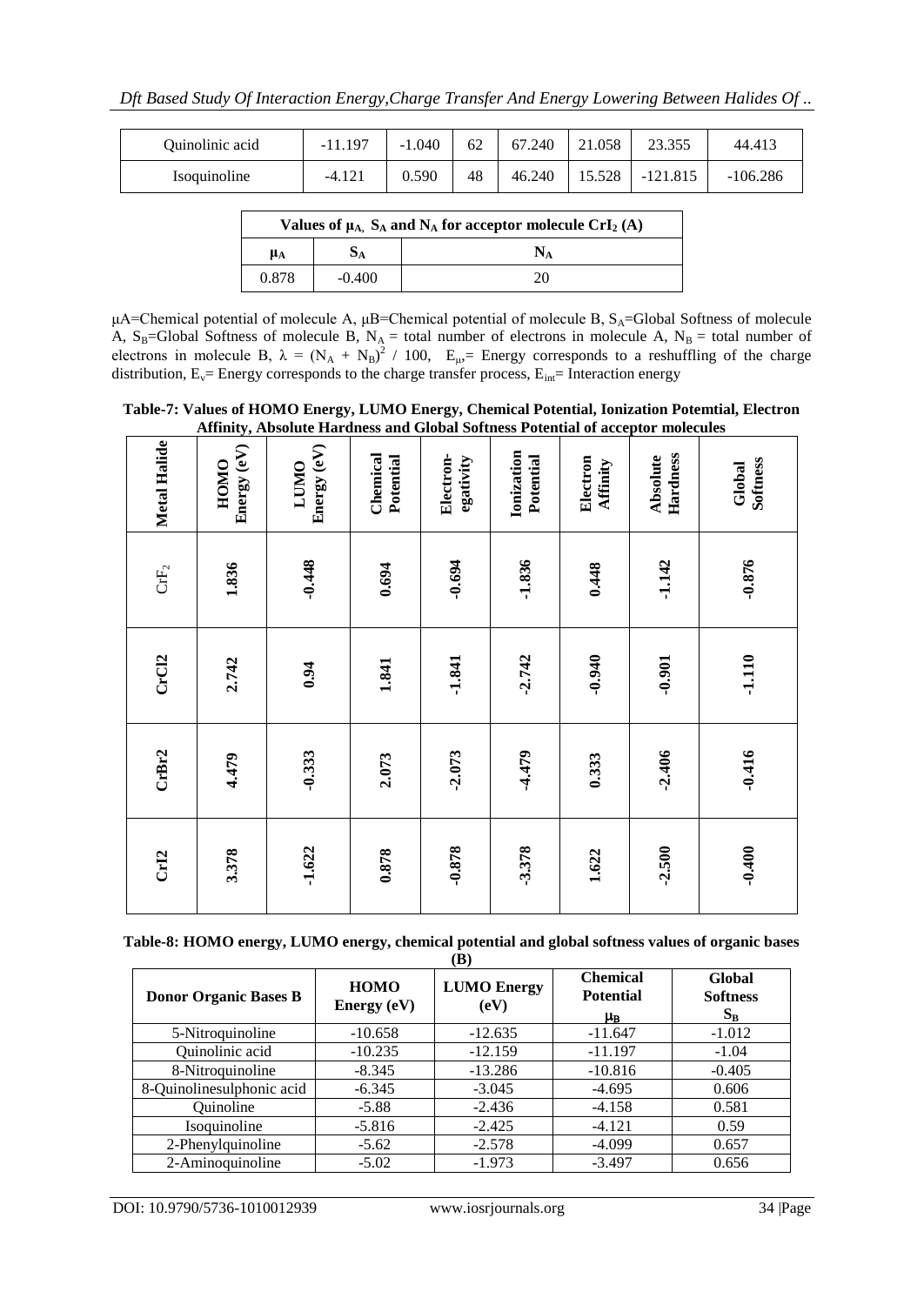| <b>Metal Halides</b> | <b>HOMO</b> Energy<br>(eV) | <b>LUMO Energy</b><br>$\rm(eV)$ | $\mu_A$ , when growing solutions $(\sigma_A)$ . where we decopress $(2\pi)$<br><b>Chemical Potential</b><br>ИA | <b>Global Softness</b> |
|----------------------|----------------------------|---------------------------------|----------------------------------------------------------------------------------------------------------------|------------------------|
| CrF2                 | 1.836                      | $-0.448$                        | 0.694                                                                                                          | $-0.876$               |
| CrCl <sub>2</sub>    | 2.742                      | 0.94                            | 1.841                                                                                                          | $-1.110$               |
| CrBr2                | 4.479                      | $-0.333$                        | 2.073                                                                                                          | $-0.416$               |
| CrI2                 | 3.378                      | $-1.622$                        | 0.878                                                                                                          | $-0.400$               |

**Table-9:** Chemical potential  $(\mu_{\lambda})$  and global softness  $(S_{\lambda})$  values of acceptor  $(A)$ 

# CHEMICAL POTENTIAL OF DONOR AND ACCEPTOR MOLECULES  $(\mu_A, \mu_B) E_u$ :

The chemical potential ( $\mu_A$ ,  $\mu_B$ ) and global softness ( $S_A$ ,  $S_B$ ) of donor (B) and acceptor (A) are included in Table-8 and Table-9 respectively. We conclude the following from these two Tables-

- 1. The chemical potential  $(\mu_R)$  value of 5-Nitroquinoline is lowest hence it is best donor out of them. The next is Quinolinic acid and the last is 2-Aminoquinoline.
- 2. The values of chemical potential  $(\mu_R)$  of organic bases in increasing order are tabulated in Table-8. On the basis of values of chemical potential  $(\mu_R)$  the compounds can be arranged in the following order of their donor ability.
- 3. 5-Nitroquinoline < Quinolinic acid < 8-Nitroquinoline < 8-Quinolinesulphonic acid < Quinoline < Isoquinoline < 2-Phenylquinoline < 2-Aminoquinoline
- 4. The acceptor molecules that have been studied for donor-acceptors interaction are listed in Table-9 alongwith their values of chemical potential  $(\mu_A)$ , global softness, HOMO energy and LUMO energy.

The higher is the value of chemical potential  $(\mu_A)$  better will be the acceptor property. Among all the halides the CrBr<sub>2</sub> has the highest value2.073 eV for chemical potential; hence, CrBr<sub>2</sub> is the best acceptor & CrF<sub>2</sub> has the lowest value0.694 ev hence it is week acceptor. The Acceptor strength can be arranged in the following order:

 $CrBr_2 > CrCl_2 > CrI_2 > CrF_2$ 

# **Energy transfer**  $(\Delta E\mu)$

For a molecule  $\mu$  measures the ability to attract electrons to itself. If two molecules (A and B) are brought together electrons will flow from the one, which has lower value of  $\mu$  to that which has higher value. At equilibrium a single value of  $\mu$  will exist through out. The term  $\Delta E \mu$  is the energy transfer on account of this reshuffling and is given by-

 $\Delta E \mu = (\mu_A \sim \mu_B)/2$ 

The  $\Delta E \mu$  shows that fluorides have higher value than chloride, bromide and iodide in least of the interactions between metal halides and organic bases. The sequence is fluoride > iodide > bromide > chloride. These values do not demonstrate the order of acceptor strength.

# **GLOBAL SOFTNESS OF DONOR AND ACCEPTOR MOLECULES (SA, SB)**

The global softness  $(S_A)$  values are lowest in chlorides and highest in iodides, in other words chlorides are harder acids as compared to their bromide and iodide counterparts in terms of HSAB principle. The scale of softness of various halides is as given in Table-9.

Analysis of the equation-3 indicates that for a given values of  $S_A$  the larger the value of  $S_B$ , the better, while equation-4 indicates that for the same values of  $S_A$  the smaller value of  $S_B$  the better. Since the total energy is given by the summation of these two terms, it seems that the best situation corresponds to the average between the two extreme situations, that is  $S_A \approx S_B$ , which is precisely the global HSAB principle. A similar analysis, based on the two opposing tendencies, was first given by Chattaraj et. al.<sup>[5, 11]</sup> The  $S_A$  value of CrCl<sub>2</sub> is  $-1.110$  and S<sub>B</sub> value of Quinolinic acid is  $-1.040$ . Since the two values are almost equal the best interaction is shown between them. This observation is in conformity with the global HSAB principle

# **TRANSFER OF CHARGE (N) AND CHANGE IN ENERGY (E)**

Metal ligand bond strength between interaction of acceptor (A) and ligand (B) has also been calculated by solving the following equations for shift in charge ( $\Delta N$ ) and lowering energy ( $\Delta E$ )<sup>[23]</sup>.

| $\Delta N = (\chi^{\circ}{}_{A} - \chi^{\circ}{}_{B}) / 2(\eta_{A} + \eta_{B})$      | $Eqn-12$ |
|--------------------------------------------------------------------------------------|----------|
| $\Delta E = -(\chi^{\circ}{}_{A} - \chi^{\circ}{}_{B})^{2} / 4(\eta_{A} + \eta_{B})$ | Eqn-13   |

DOI: 10.9790/5736-1010012939 www.iosrjournals.org 35 |Page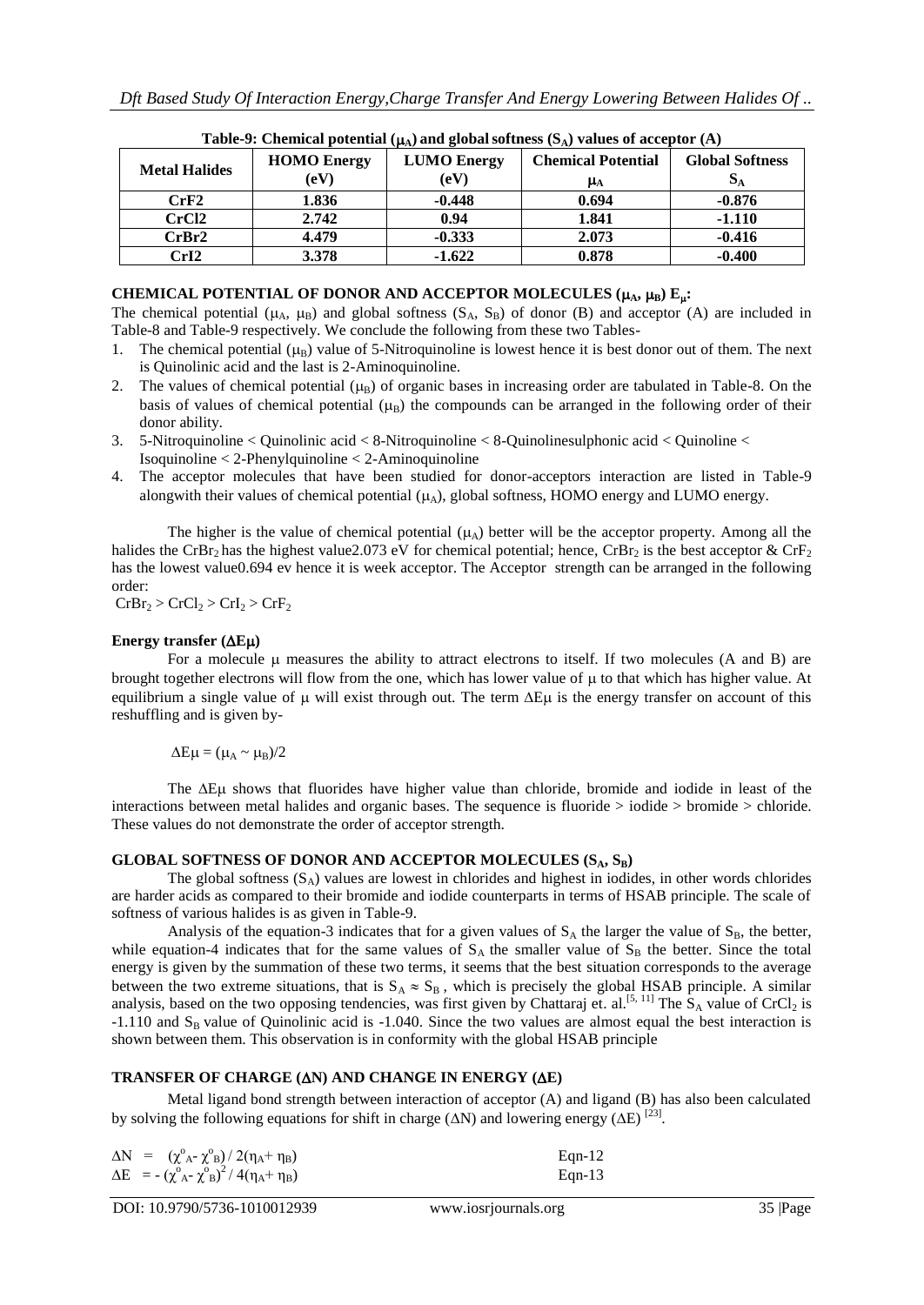where  $\chi^{\circ}{}_{A}$ ,  $\chi^{\circ}{}_{B}$  = Electronegativity of metal halide A and B  $\eta_A$ ,  $\eta_B$  = Absolute hardness of metal halide A and B

| <b>Organic Bases (B)</b>  | $\chi^{\rm o}{}_{\rm A}$ | $\chi^0_B$ | $\eta_A$  | $\eta_B$  | ΔN         | AЕ         |
|---------------------------|--------------------------|------------|-----------|-----------|------------|------------|
| Quinoline                 | $-0.6940$                | 4.1580     | $-1.1420$ | 1.7220    | $-4.18276$ | $-10.1473$ |
| 8-Nitroquinoline          | $-0.6940$                | 10.8155    | $-1.1420$ | $-2.4705$ | 1.59301    | 9.16738    |
| 5-Nitroquinoline          | $-0.6940$                | 11.6465    | $-1.1420$ | $-0.9885$ | 2.89615    | 17.86998   |
| 8-Quinolinesulphonic acid | $-0.6940$                | 4.6950     | $-1.1420$ | 1.6500    | $-5.30413$ | $-14.2919$ |
| 2-Aminoquinoline          | $-0.6940$                | 3.4965     | $-1.1420$ | 1.5235    | $-5.49214$ | $-11.5074$ |
| 2-Phenylquinoline         | $-0.6940$                | 4.0990     | $-1.1420$ | 1.5210    | $-6.32322$ | $-15.1535$ |
| <b>Ouinolinic</b> acid    | $-0.6940$                | 11.1970    | $-1.1420$ | $-0.9620$ | 2.82581    | 16.80084   |
| Isoquinoline              | $-0.6940$                | 4.1205     | $-1.1420$ | 1.6955    | $-4.34914$ | $-10.4694$ |

**Table-10: Charge Transfer and Energy Change with acceptor molecule CrF<sup>2</sup>**

# **Table-11: Charge Transfer and Energy Change with acceptor molecule CrCl<sup>2</sup>**

| <b>Organic Bases (B)</b>  | $\chi^{\rm o}{}_{\rm A}$ | $\chi^{\text{o}}_{\text{B}}$ | $\eta_A$  | $\eta_B$  | ΔN         | ΔE          |
|---------------------------|--------------------------|------------------------------|-----------|-----------|------------|-------------|
| Quinoline                 | $-1.841$                 | 4.1580                       | $-0.9010$ | 1.7220    | $-3.65347$ | $-10.95859$ |
| 8-Nitroquinoline          | $-1.841$                 | 10.8155                      | $-0.9010$ | $-2.4705$ | 1.87698    | 11.87802    |
| 5-Nitroquinoline          | $-1.841$                 | 11.6465                      | $-0.9010$ | $-0.9885$ | 3.56907    | 24.06889    |
| 8-Quinolinesulphonic acid | $-1.841$                 | 4.6950                       | $-0.9010$ | 1.6500    | $-4.36315$ | $-14.25878$ |
| 2-Aminoquinoline          | $-1.841$                 | 3.4965                       | $-0.9010$ | 1.5235    | $-4.28715$ | $-11.44133$ |
| 2-Phenylquinoline         | $-1.841$                 | 4.0990                       | $-0.9010$ | 1.5210    | $-4.79032$ | $-14.22726$ |
| Quinolinic acid           | $-1.841$                 | 11.1970                      | $-0.9010$ | $-0.9620$ | 3.49919    | 22.81125    |
| Isoquinoline              | $-1.841$                 | 4.1205                       | $-0.9010$ | 1.6955    | $-3.75173$ | $-11.18297$ |

# **Table-12: Charge Transfer and Energy Change with acceptor molecule CrBr<sup>2</sup>**

| <b>Organic Bases (B)</b>  | $\chi^{\text{o}}_{\text{A}}$ | $\chi^{\circ}_{B}$ | $\eta_A$ | $\eta_B$ | ΔN      | ΔE       |
|---------------------------|------------------------------|--------------------|----------|----------|---------|----------|
| Quinoline                 | $-2.073$                     | 4.1580             | $-2.406$ | 1.7220   | 4.55482 | 14.19056 |
| 8-Nitroquinoline          | $-2.073$                     | 10.8155            | $-2.406$ | $-2.470$ | 1.32149 | 8.51602  |
| 5-Nitroquinoline          | $-2.073$                     | 11.6465            | $-2.406$ | $-0.988$ | 2.02084 | 13.86247 |
| 8-Quinolinesulphonic acid | $-2.073$                     | 4.6950             | $-2.406$ | 1.6500   | 4.47619 | 15.14743 |
| 2-Aminoquinoline          | $-2.073$                     | 3.4965             | $-2.406$ | 1.5235   | 3.15552 | 8.78735  |
| 2-Phenylquinoline         | $-2.073$                     | 4.0990             | $-2.406$ | 1.5210   | 3.48701 | 10.76090 |
| Quinolinic acid           | $-2.073$                     | 11.1970            | $-2.406$ | $-0.962$ | 1.97001 | 13.07103 |
| Isoquinoline              | $-2.073$                     | 4.1205             | $-2.406$ | 1.6955   | 4.35855 | 13.49734 |

# **Table-13: Charge Transfer and Energy Change with acceptor molecule CrI<sup>2</sup>**

| <b>Organic Bases (B)</b>  | $\chi^{\text{o}}_{\text{A}}$ | $\chi^{\circ}_{\ B}$ | $\eta_A$  | $\eta_B$ | ΔN      | ΔE       |
|---------------------------|------------------------------|----------------------|-----------|----------|---------|----------|
| <b>Ouinoline</b>          | $-0.878$                     | 4.1580               | $-2.5000$ | 1.7220   | 3.23650 | 8.14952  |
| 8-Nitroquinoline          | $-0.878$                     | 10.8155              | $-2.5000$ | $-2.470$ | 1.17629 | 6.87747  |
| 5-Nitroquinoline          | $-0.878$                     | 11.6465              | $-2.5000$ | $-0.988$ | 1.79511 | 11.24144 |
| 8-Quinolinesulphonic acid | $-0.878$                     | 4.6950               | $-2.5000$ | 1.6500   | 3.27824 | 9.13480  |
| 2-Aminoquinoline          | $-0.878$                     | 3.4965               | $-2.5000$ | 1.5235   | 2.23989 | 4.89919  |
| 2-Phenylquinoline         | $-0.878$                     | 4.0990               | $-2.5000$ | 1.5210   | 2.54188 | 6.32547  |
| Quinolinic acid           | $-0.878$                     | 11.1970              | $-2.5000$ | $-0.962$ | 1.74393 | 10.52900 |
| Isoquinoline              | $-0.878$                     | 4.1205               | $-2.5000$ | 1.6955   | 3.10659 | 7.76414  |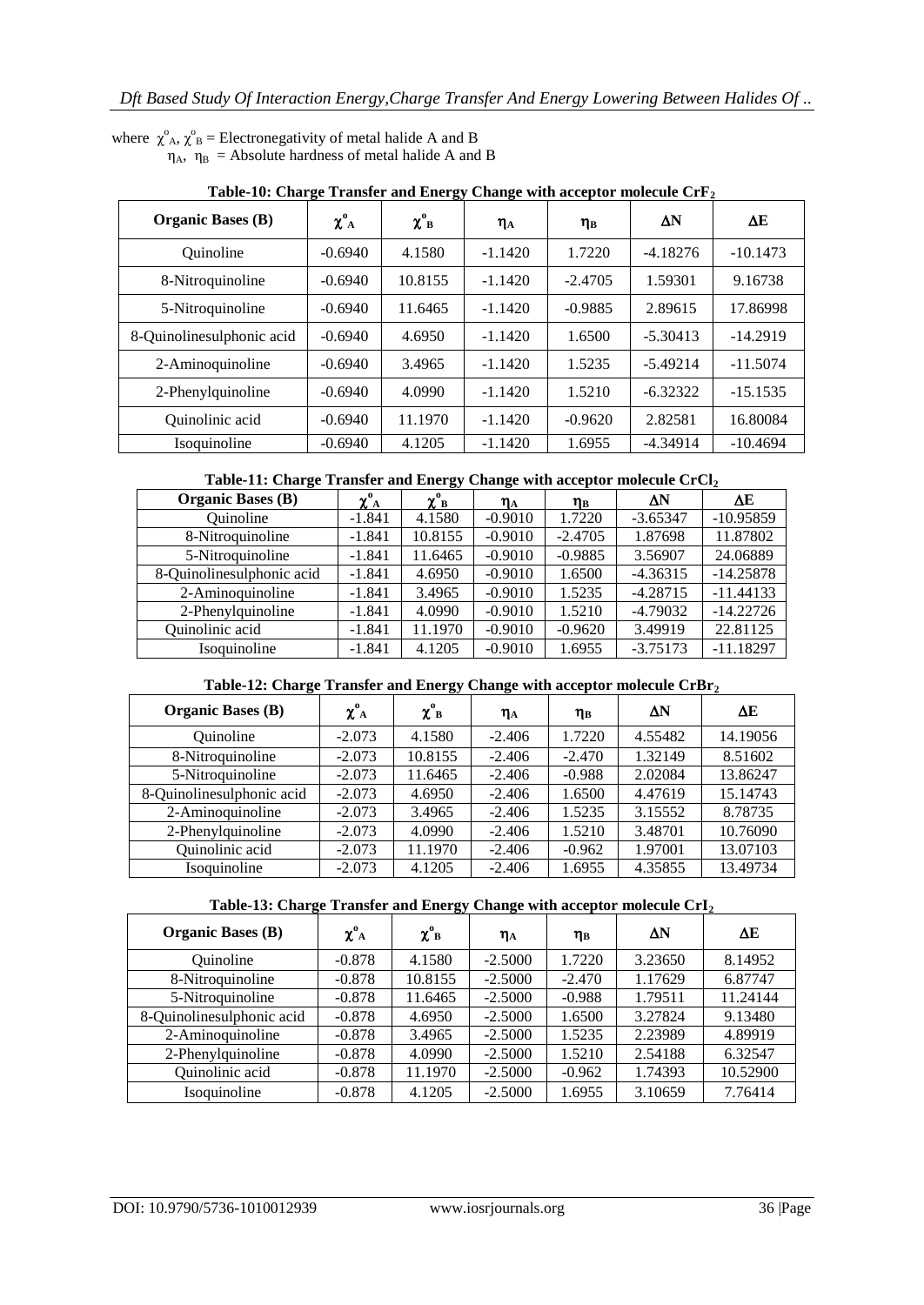## **Metal ligand bond strength of organic bases (B) with the acceptor CrF<sup>2</sup> (A) as predicted by the values of**   $\Delta N$  and  $\Delta E$

The values of  $\Delta N$ ,  $\Delta E$  (calculated in eV) with the acceptor molecule CrF<sub>2</sub> are included in Table-10. As the value of  $\Delta N$  increases, the metal ligand bond strength decreases. Metal ligand bond strength with the acceptor CrF<sub>2</sub> is in the following order as predicted by the values of  $\Delta N$ .

2-Phenylquinoline > 2-Aminoquinoline>8-Quinolinesulphonic acid >Isoquinoline > Quinoline > 8- Nitroquinoline > Quinolinic acid > 5-Nitroquinoline

The value of change in energy  $\Delta E$  is also a measure of metal ligand bond strength. The metal ligand bond strength also decreases with the increase in the value of change in energy  $\Delta E$ . Metal ligand bond strength of donor organic bases (B) with the acceptor  $CrF<sub>2</sub>$  (A) as predicted by the value of lowering in energy  $\Delta E$  is as follows-

2-Phenylquinoline >8-Quinolinesulphonic acid > 2-Aminoquinoline > Isoquinoline >Quinoline > 8-

Nitroquinoline>Quinolinic acid > 5-Nitroquinoline

It is clear that the values of  $\Delta N$  and  $\Delta E$  indicate almost the same trend of metal ligand bond strength as predicted by the values of interaction energy  $(E_{int})$ . ). Maximum strength of metal ligand bond is in 2-Phenylquinoline and The Minimum strength is in 5-Nitroquinoline as predicted by both  $\Delta N$  and  $\Delta E$ .

## **Metal ligand bond strength of organic bases (B) with the acceptor CrCl<sup>2</sup> (A) as predicted by the values of**   $\Delta N$  and  $\Delta E$

The values of  $\Delta N$ ,  $\Delta E$  (calculated in eV) with the acceptor molecule CrCl<sub>2</sub> are included in Table-11. As the value of N increases, the metal ligand bond strength decreases. Metal ligand bond strength with the acceptor CrCl<sub>2</sub> is in the following order as predicted by the values of  $\Delta N$ .

2-Phenylquinoline > 8-Quinolinesulphonic acid >2-Aminoquinoline > Isoquinoline > Quinoline > 8-

Nitroquinoline >Quinolinic acid >5-Nitroquinoline

The value of change in energy  $\Delta E$  is also a measure of metal ligand bond strength. The metal ligand bond strength also decreases with the increase in the value of change in energy  $\Delta E$ . Metal ligand bond strength of donor organic bases (B) with the acceptor  $CrCl<sub>2</sub>(A)$  as predicted by the value of lowering in energy  $\Delta E$  is as follows-

8-Quinolinesulphonic acid > 2-Phenylquinoline > 2-Aminoquinoline > Isoquinoline > Quinoline > 8-

Nitroquinoline > Quinolinic acid >5-Nitroquinoline

It is clear that the values of  $\Delta N$  and  $\Delta E$  indicate almost the same trend of metal ligand bond strength as predicted by the values of interaction energy  $(E_{int})$ . Maximum strength of metal ligand bond is in 2-Phenylquinoline as predicted by  $\Delta N$  and is in 8-Quinolinesulphonic acid as predicted by and  $\Delta E$  and The minimum strength is in 5-Nitroquinoline as predicted by  $\Delta N$  and  $\Delta E$ .

## **Metal ligand bond strength of organic bases (B) with the acceptor CrBr<sup>2</sup> (A) as predicted by the values of**   $\Delta N$  and  $\Delta E$

The values of  $\Delta N$ ,  $\Delta E$  (calculated in eV) with the acceptor molecule CrBr<sub>2</sub> are included in Table-12. As the value of  $\Delta N$  increases, the metal ligand bond strength decreases. Metal ligand bond strength with the acceptor CrBr<sub>2</sub> is in the following order as predicted by the values of  $\Delta N$ .

8-Nitroquinoline > Quinolinic acid > 5-Nitroquinoline>2-Aminoquinoline >

2-Phenylquinoline>Isoquinoline>8-Quinolinesulphonic acid>Quinoline

The value of change in energy  $\Delta E$  is also a measure of metal ligand bond strength. The metal ligand bond strength also decreases with the increase in the value of change in energy  $\Delta E$ . Metal ligand bond strength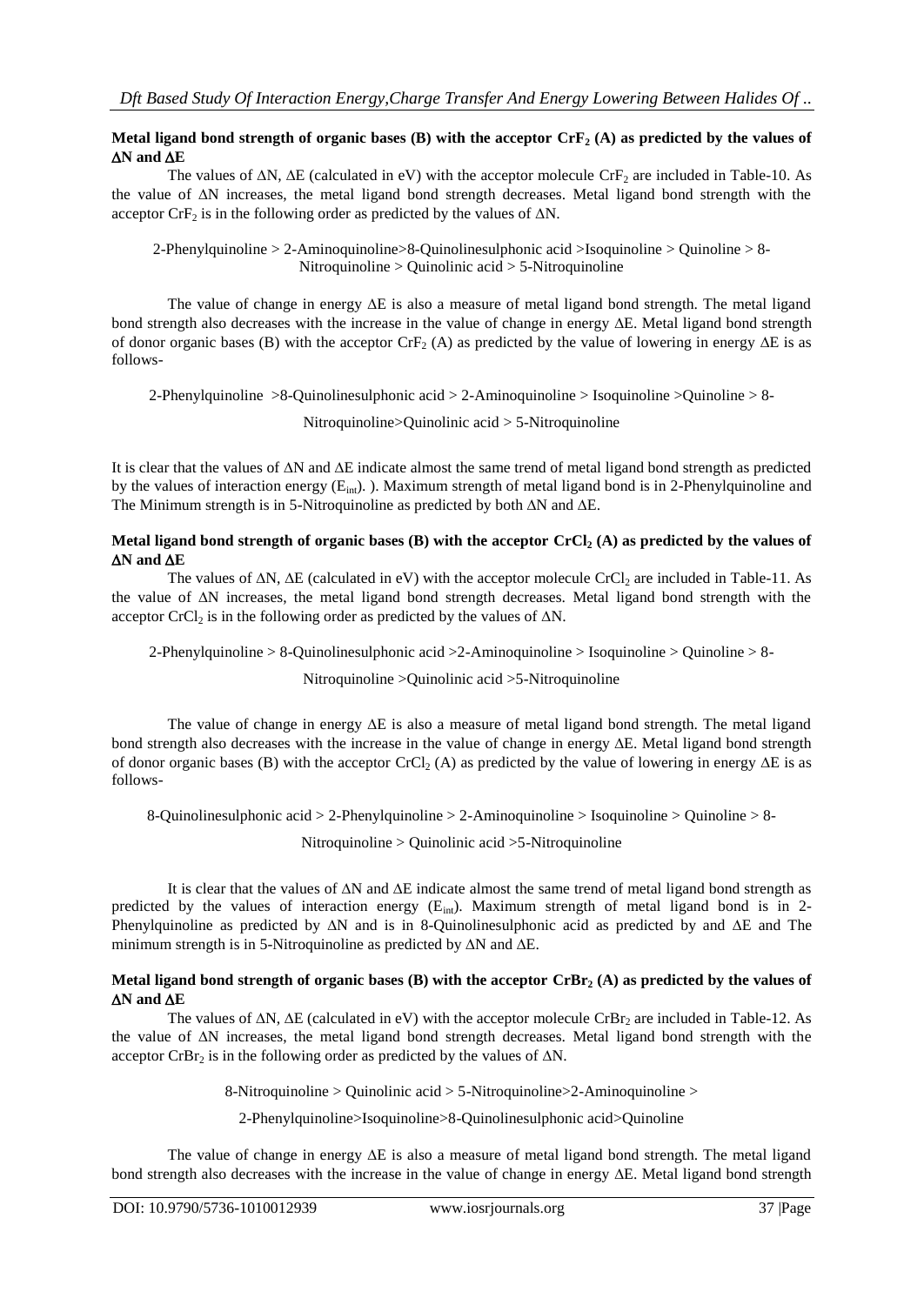of donor organic bases (B) with the acceptor CrBr<sub>2</sub> (A) as predicted by the value of lowering in energy  $\Delta E$  is as follows-

8-Nitroquinoline > 2-Aminoquinoline > 2-Phenylquinoline > Quinolinic acid>Isoquinoline>5-

Nitroquinoline>Quinoline > 8-Quinolinesulphonic acid

It is clear that the values of  $\Delta N$  and  $\Delta E$  indicate almost the same trend of metal ligand bond strength as predicted by the values of interaction energy  $(E_{int})$ . Maximum strength of metal ligand bond is in 8-Nitroquinoline as predicted by both  $\Delta N$  and  $\Delta E$ ; and the minimum strength is in Quinoline as predicted by  $\Delta N$ and is in 8-Quinolinesulphonic acid as predicted by  $\Delta E$ .

## **Metal ligand bond strength of organic bases (B) with the acceptor CrI2(A) as predicted by the values of**   $\Delta N$  and  $\Delta E$

The values of  $\Delta N$ ,  $\Delta E$  (calculated in eV) with the acceptor molecule CrI<sub>2</sub> are included in Table-13. As the value of  $\Delta N$  increases, the metal ligand bond strength decreases. Metal ligand bond strength with the acceptor CrI<sub>2</sub> is in the following order as predicted by the values of  $\Delta N$ .

> 8-Nitroquinoline > Quinolinic acid >5-Nitroquinoline > 2-Aminoquinoline > 2-Phenylquinoline > Isoquinoline >Quinoline >8-Quinolinesulphonic acid

The value of change in energy  $\Delta E$  is also a measure of metal ligand bond strength. The metal ligand bond strength also decreases with the increase in the value of change in energy  $\Delta E$ . Metal ligand bond strength of donor organic bases (B) with the acceptor CrI<sub>2</sub> (A) as predicted by the value of lowering in energy  $\Delta E$  is as follows-

2-Aminoquinoline > 2-Phenylquinoline > 8-Nitroquinoline > Isoquinoline >Quinoline >8-Quinolinesulphonic

## acid > Quinolinic acid > 5-Nitroquinoline

It is clear that the values of  $\Delta N$  and  $\Delta E$  indicate almost the same trend of metal ligand bond strength as predicted by the values of interaction energy  $(E_{int})$ . Maximum strength of metal ligand bond is in 8-Nitroquinoline as predicted by  $\Delta N$  and is in 2-Aminoquinoline as predicted by  $\Delta E$ . The Minimum strength is in 8-Quinolinesulphonic acid and is in 5-Nitroquinoline as predicted by  $\Delta N$  and  $\Delta E$  respectively.

A reference to the above Tables indicates that all the three methods viz interaction energy  $(E_{int})$ , shift in charge  $(\Delta N)$ , and lowering of energy  $(\Delta E)$  provide results which are in consonance to each other, all of them have reliable predictive power.

# **IV. Conclusions**

- 1) The acceptor strength is in the order
- 2) The chemical potential  $(\mu_B)$  values of organic bases indicate the same order of base strength as is indicated by interaction energy.
- 3) The organic bases show that the 5-Nitroquinoline is the weakest base and 2-phenylquinoline is the strongest base against least of the acceptors.
- 4) E $\mu$  is the energy transfer on account of flow of electrons from lower  $\mu$  to high  $\mu$ . The E $\mu$  does not demonstrate the order of acid or base strength.
- 5) The best interaction is when global softness values of acid and base are approximately equal i.e.  $S_A \approx S_B$ .
- 6) Higher interaction energy  $(E_{int})$  indicates strong metal ligand interaction.
- 7) All the results of interaction energy are in consonance with the results of  $\Delta N$  and  $\Delta E$ .

### **References**

- [1]. Francisco Mendez, Jose L Gazquez, Proc. Indian Acad. Sci. 106 (**1994**) 183
- [2]. J. L. Gázquez, F. Méndez, J. Phys. Chem. 98 (**1993**) 4591
- [3]. J. L.Gazquez, K.D. Sen, Chemical hardness: Structure and Bonding 80 (ed.) (Berlin : Springer Verlag) , **1993**
- [4]. R. G. Parr, J. L. Gazquez, J. Phys. Chem. 97 (**1993**) 3939
- [5]. R. G. Parr, P. K. Chattaraj, J. Am. Chem. Soc. 113 (**1991**) 1855
- [6]. R. G. Parr, W. Yang, Density functional theory of atoms and molecules, New York: Oxford University Press, **1989**
- [7]. R. G. Pearson, Hard and soft acids and bases, Stroudsville, PA: Dowden, Hutchinson and Ross, **1973**